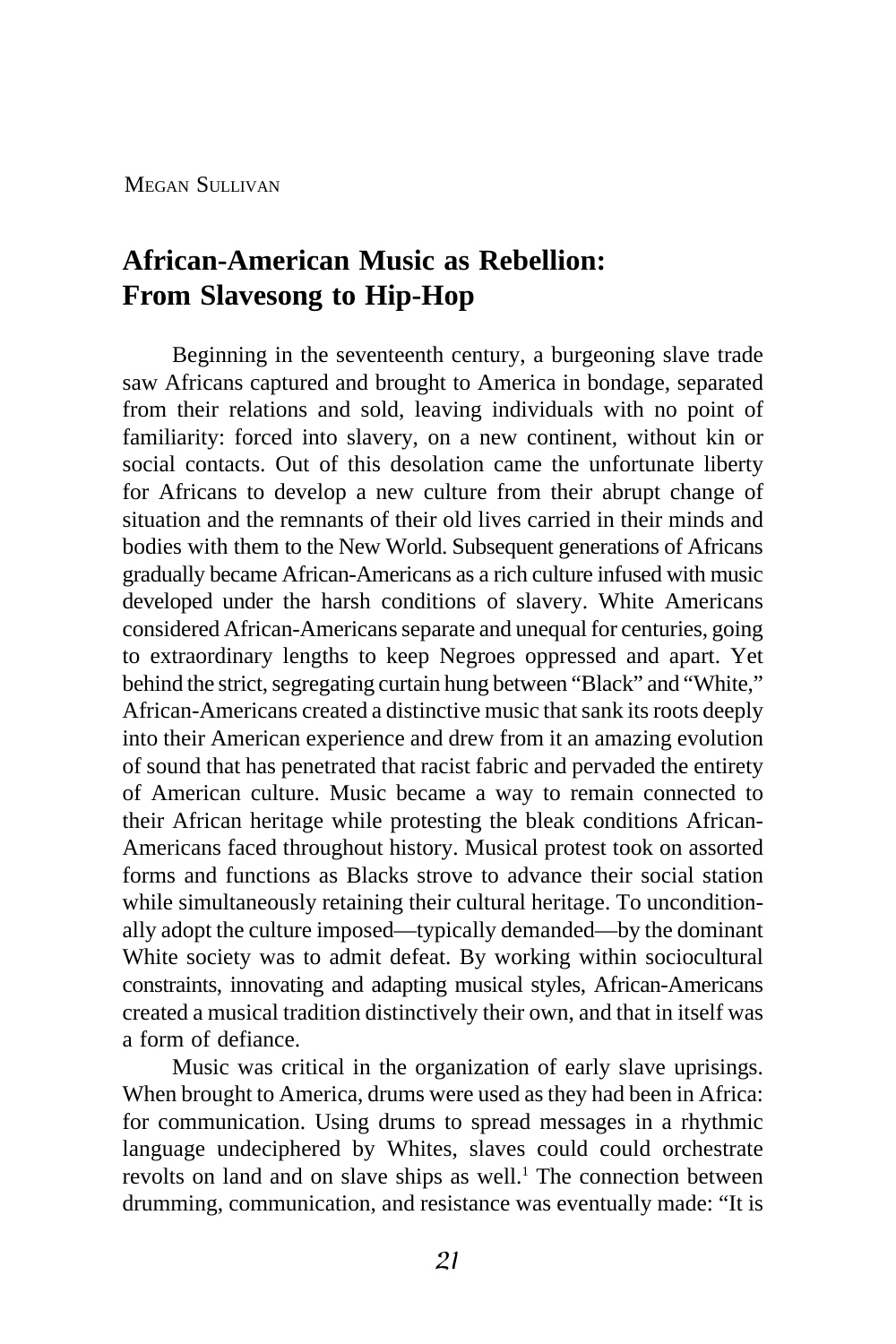absolutely necessary to the safety of this province that all due care be taken to restrain Negroes from using or keeping drums."2 The subsequent ban on African drums and drumming contributed to the slaves' cultural disorientation by weakening ties to the music that had filled their African existence. In order to replenish the void left by the ban on drums, slaves developed ways to imitate drumming's complex polyrhythms by contriving new means of creating rhythm. They began using whatever means of rhythm-making were at hand: European instruments, household items such as spoons, jugs, and washboards, or even their own bodies used as percussive surfaces in a style that came to be known as "patting juba" or "slapping juba." Intricate vocal rhythms and styles developed to imitate the drum patterns, even seeking to capture the essence of multiple drums into a single vocal line. Although Whites removed a vital instrument from their lives, slaves did not surrender their musical heritage by abandoning African rhythms, but retaliated by preserving those rhythms through adaptation to new instruments.

Slave owners in the United States sought to completely subjugate their slaves physically, mentally, and spiritually through brutality and demeaning acts. African-Americans frequently used music to counter this dehumanization—to boost morale and toughen themselves psychologically. An example of the humiliation slaves had to endure was the forced eating of juba (or jibba, jiba), a stew containing a week's leftovers from the plantation-owner's house, at times poured into an animal feeding tough for consumption. In protest and for mental fortification, African-Americans made songs to steel themselves against the debasement of eating juba:

Juba this and Juba that Juba killed a yella' cat Get over double trouble, Juba . . .

Juba up, Juba down, Juba all around the town. Juba for Ma, Juba for Pa. Juba for your brother-in-law.

These verses are an example of the disguised meaning often hidden within the lyrics of early African-American song. The words of the first stanza indicate the eclectic nature of the slop made from "... this and ... that," and express the expectation of proper food once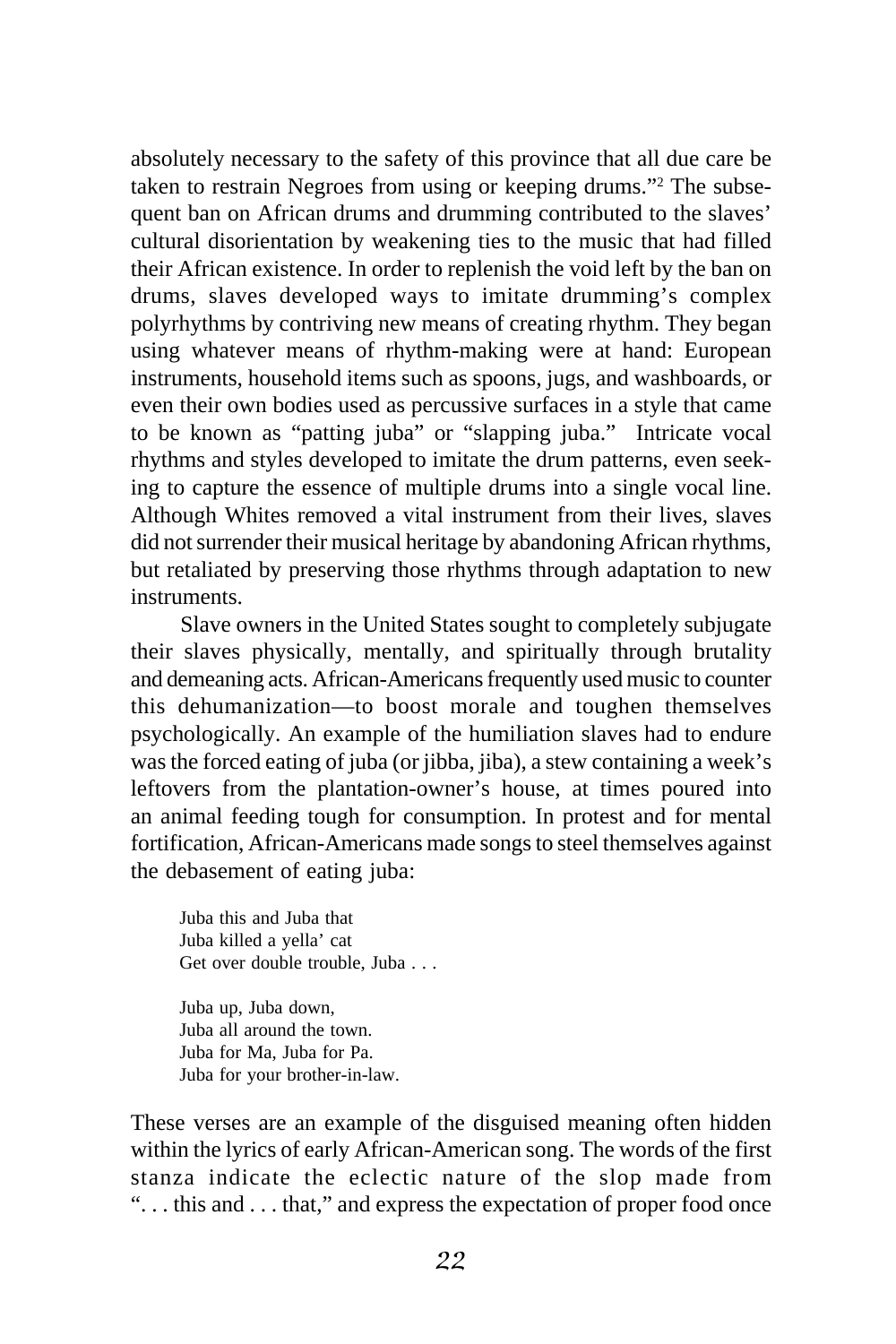slavery ("trouble") is over. The last stanza alludes to the widespread practice of being forced to eat juba, that nobody was excluded.<sup>3</sup> By mentioning the pervasiveness of the problem, the song elicits a sense of common experience among slaves, that nobody was alone in their humiliation. Evoking a sense of unity among oppressed people is perhaps the most important way music was used by African-Americans to resist their abhorrent treatment and bolster the strength to continue fighting against those conditions.

Double entendre within the lyrics of many slave songs was used to express discontent and resentment at the inequity of their position:

The big bee flies high The little bee makes the honey . . .

In select instances, lyrics became forthright in their disapproval. The final lines of the above song were most likely not intended to be vocalized publicly, as they would have incurred dire retribution for the singer if heard by the "big bee" (slave owner):

The black folks make the cotton And the white folks get the money.4

Similarly, under the guise of innocent dancing, African-Americans were able to parody White dance styles even in the presence of those they were mocking, using Whites' blinding racism to play them for the fool. One former slave woman commented that after observing White folks dancing, "we'd do it, too, *but we used to mock 'em*, every step. Sometimes the white folks noticed it, but they seemed to like it; I guess they thought we couldn't dance any better."5 With concealed parody, both in lyrics and dancing, slaves could take pride in duping slave owners, using their oppressors' myopic ignorance to their own advantage.

A form of music emerged among African-Americans that was deemed acceptable and even encouraged by slave owners—the African-American spiritual. To slave owners it appeared that African-Americans were converting to Christianity and singing the praises of their newfound religion. Slave owners welcomed this apparent conversion, as embracing Christianity represented submission to European-based ideology. In addition, "the 'Negro' spiritual was less overtly African than other African-American music, and therefore less threatening to mainstream America."6 African-American spirituals were allowed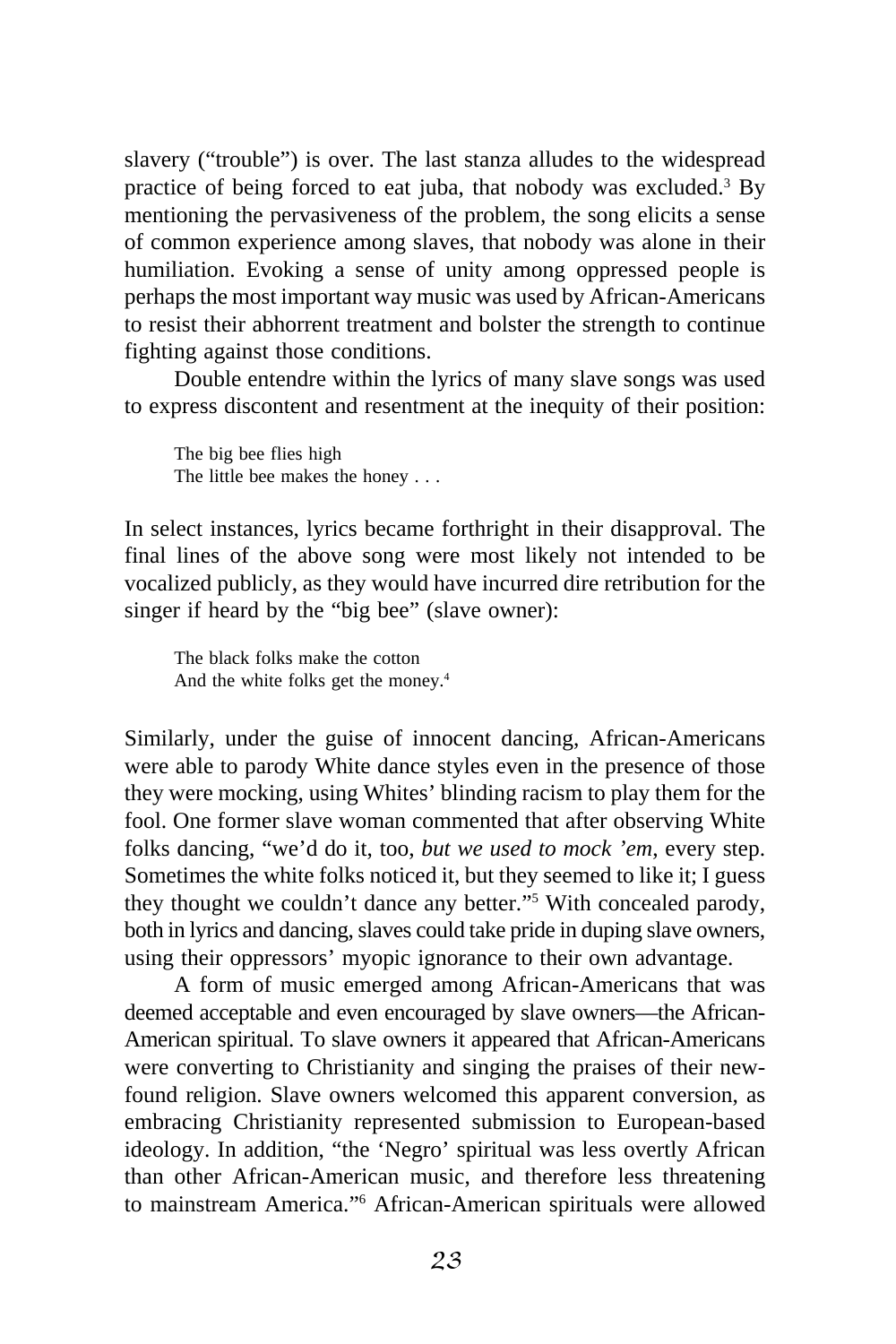relative freedom as a musical expression which superficially praised a Christian God, but developed meaningful undertones that served to communicate, without detection by Whites, subversive messages of support, unity, and revolt, and even directions to the Underground Railroad. Slave drivers were convinced that "their tunes are all psalm tunes, and the words are from hymn books,"7 causing them to hear nothing but the Christian longing to be closer to the Lord when the slaves sang:

Deep river, my home is over Jordan, Deep river, Lawd, I wan' to cross over into camp ground.<sup>8</sup>

Professor Lemuel Berry offers another interpretation, suggesting that the lyrics defiantly express escape to the North ("home" and "camp ground") by crossing over the Ohio River ("Jordan").<sup>9</sup> Spirituals' hidden meanings were based on analogies between the Biblical themes and the conditions of slavery, such as using the Promised Land to indicate the northern nonslave states or Emancipation, and by paralleling the Jews' bondage in Egypt to their own plight. They even acquired menacing currents, as in "Go Down, Moses":

Go down, Moses. Way down in Egypt land Tell ol' Pharoah To let my people go! Thus spoke the Lord, bold Moses said, Let my people go. If not I'll smite your firstborn dead. Let my people go.<sup>10</sup>

The central theme in African-American spirituality, whether it was Christian or not, was that of striving towards freedom, escape from slavery. This basic tenet is evidenced in the content and titles of their spirituals: "O Freedom," "We'll Never Turn Back," "Steal Away," and "Climbing Jacob's Ladder." Indeed, Gayraud Wilmore asserts that "the great Negro spiritual 'O Freedom' reveals . . . what is really at the heart of black religion."11 African-Americans focused upon the concept of freedom, distilled it into music and created the spiritual to protest the injustice of their lot. Black preachers recognized the power of music to bind people together and gather power from their numbers, with the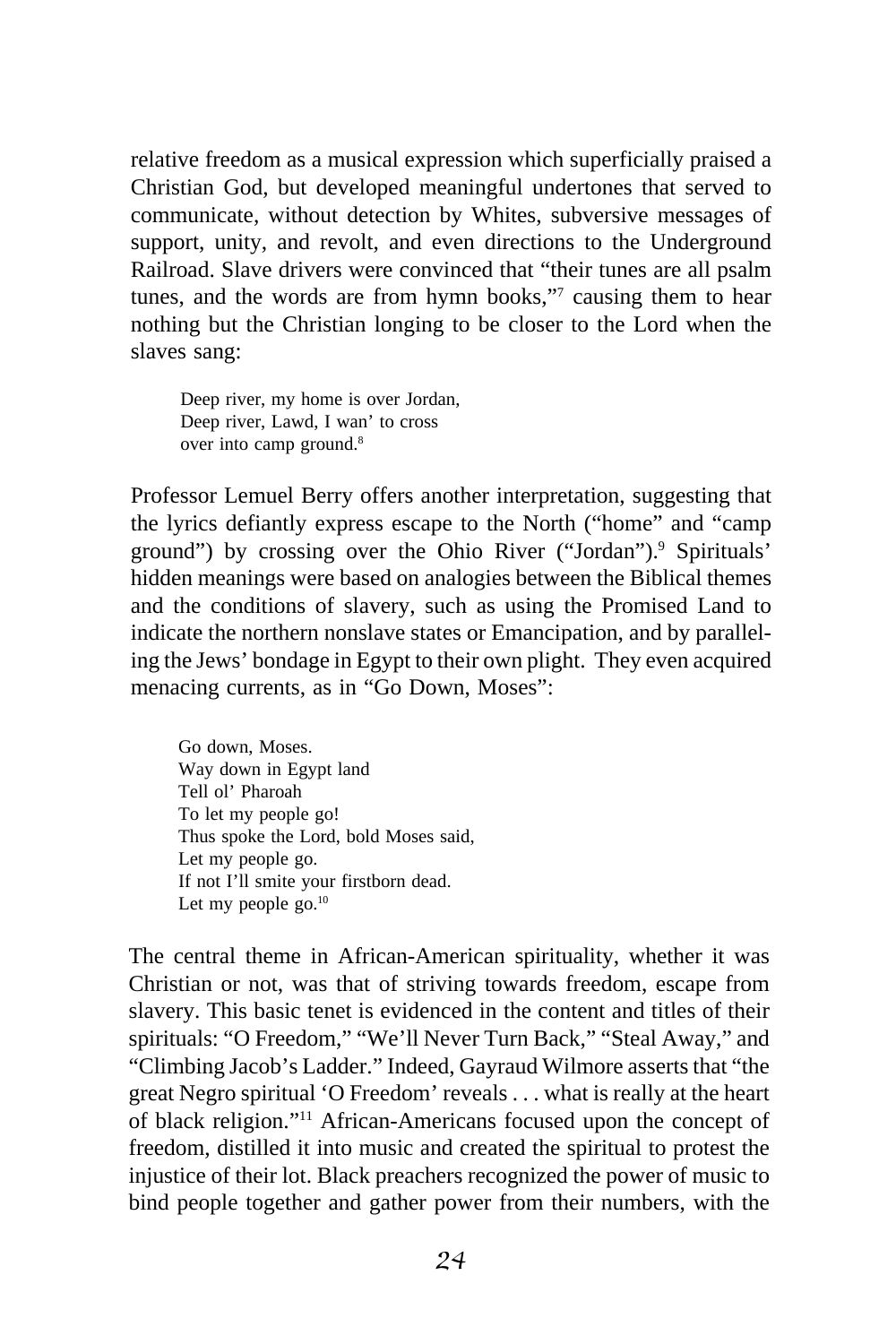potential to direct that united energy towards a common goal such as emancipation. With spirituals, they could encourage resistance to slavery, spread discontentment, bolster morale, elicit the endurance to persevere, and otherwise engage in clandestine warfare against their oppressors under the strictest surveillance. Slave owners eventually realized the volatile possibilities inherent in African-American religion, as with African drumming, and instigated tight restrictions on slaves congregating for any reason. In essence, spirituals encouraged slaves to claim as much personal sovereignty as possible and solidified their determination to rise above domination. At times this musical guidance alone was threatening enough to slave owners, but once engrained, the power of the spiritual could not be supplanted.

Throughout much of the slave era, African-American music making was relegated to slave quarters, fields, and the occasional performance for plantation owners and guests. Excluded from the general public, slave music diverged from White musical style by combining elements from African and European traditions into a creation uniquely African-American. In the early part of the nineteenth century, some European-American performers began impersonating "Negro" stereotypes of speech, movement, and music in minstrel shows. The blatantly racist performances became popular among mainstream American audiences, and gave rise to a profitable genre based on such derision of African-Americans. During this time, there was little chance African-American musicians could find work unless they subjected themselves to the degrading expectations set forth in the minstrel shows. Ironically, African-American performers gradually superseded their European-American counterparts in notoriety, presumably because they were better at depicting the crude portrayals of themselves.<sup>12</sup> There may seem scant reason to pay homage to these African-American performers who, by acquiescing to public demand, perpetuated demeaning prejudices. Yet these musicians pioneered African-American public performance, taking advantage of early opportunities to gain public exposure, albeit under unfortunate circumstances.

The music they performed was derogatory "coon songs," which in style were essentially watered down, Europeanized immitations of African-American songs. As certain Black performers gained a substantial degree of fame in the latter half of the 1800s, they garnered the ability to influence the content of their shows and include their own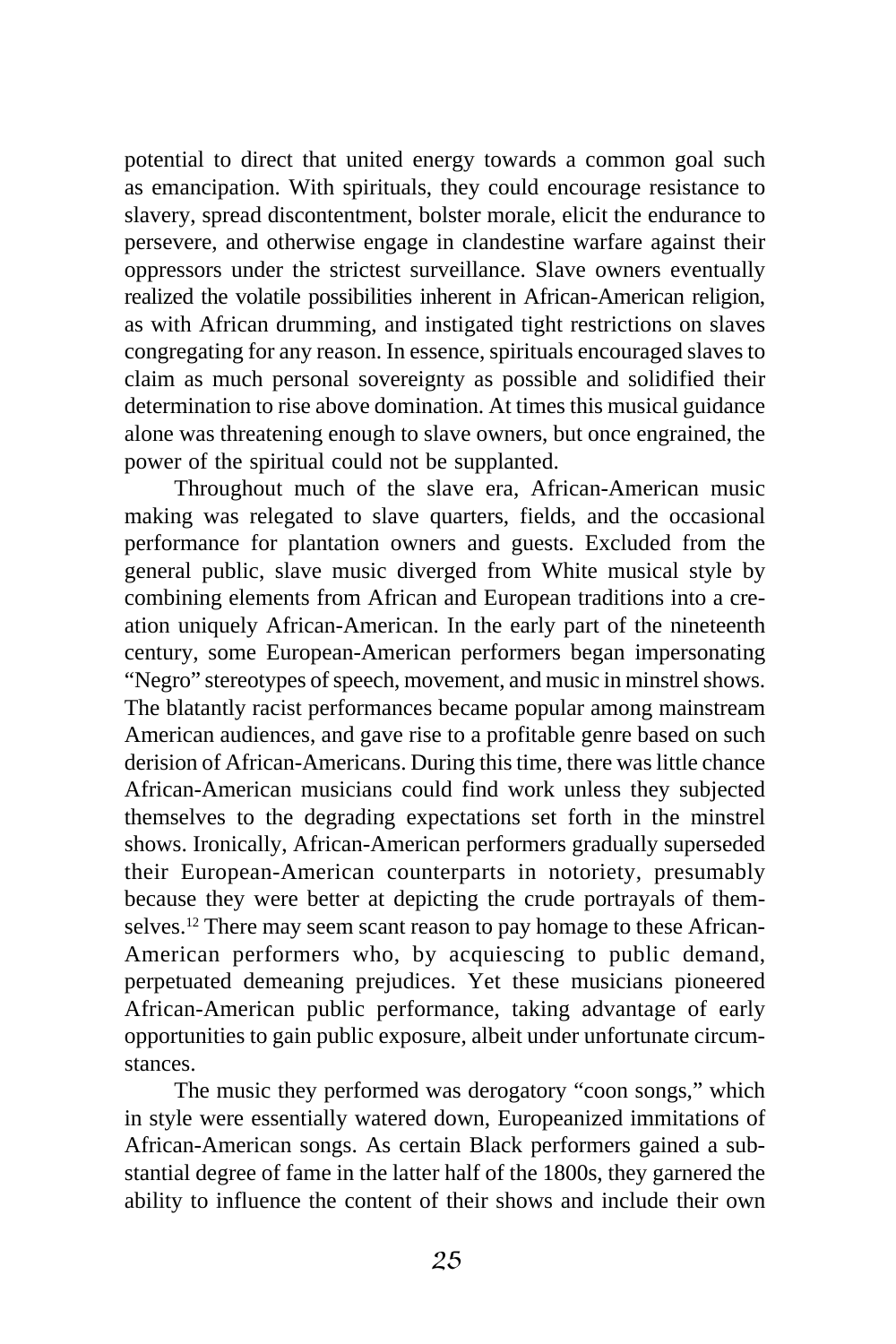compositions. With this meager power, some artists edged away from the coon song precedent by writing lyrics that hinted at the universality of emotions and subtly broaching the concept of desegregation. In this way African-American minstrel performers met some success within the constraining stereotypes and at opportune times could very cautiously nudge those boundaries outward using their lyrics as a lever for social change.

The musical style of minstrel songs was still largely entrenched in the European tradition; it was not until ragtime gained popular attention around the turn of the twentieth century (despite having been within the African-American community for years) that an African-American influence can be readily noted. On a European instrument—the piano—ragtime syncretized European harmonies with characteristically African-American right hand syncopation.13 This innovation marks another stage in African-American music's continual evolution towards establishing a distinct style, with ragtime representing the rejection of bland European-based rhythms for African-Americans' own, inspired syncopation. As this evolution proceeded towards a new variant known as the blues, the lineage of antecedent stylistic influences can be traced:

As a by-product of minstrelsy, ragtime was an art form that reflected the forced acculturation of a sector of African-American society. The blues and early "jazz" styles, on the other hand, reasserted a greater degree of the African tenacity to maintain its cultural uniqueness.14

The blues flowed out of the bitter hardship following the Civil War and the disheartening realization that although slaves were granted emancipation, African-American equality was by no means also guaranteed. Blues vocals vented African-American frustration and disillusionment. They intoned disappointment and melancholia, perhaps giving rise to a sense of shared adversity, similar to that expressed in the juba song that helped unify slaves against the ordeal of eating the master's leftovers. The blues were not merely for entertainment; in a way reminiscent of African *griots*, singers and storytellers who orally purveyed information, "the bluesman or blueswoman was the accepted community spokesman (or spokeswoman) on social and political issues."15 During the Reconstruction years following the Civil War and on into the early twentieth century, bluesmen and blueswomen made known the concerns of immediate social relevance by voicing disappointment in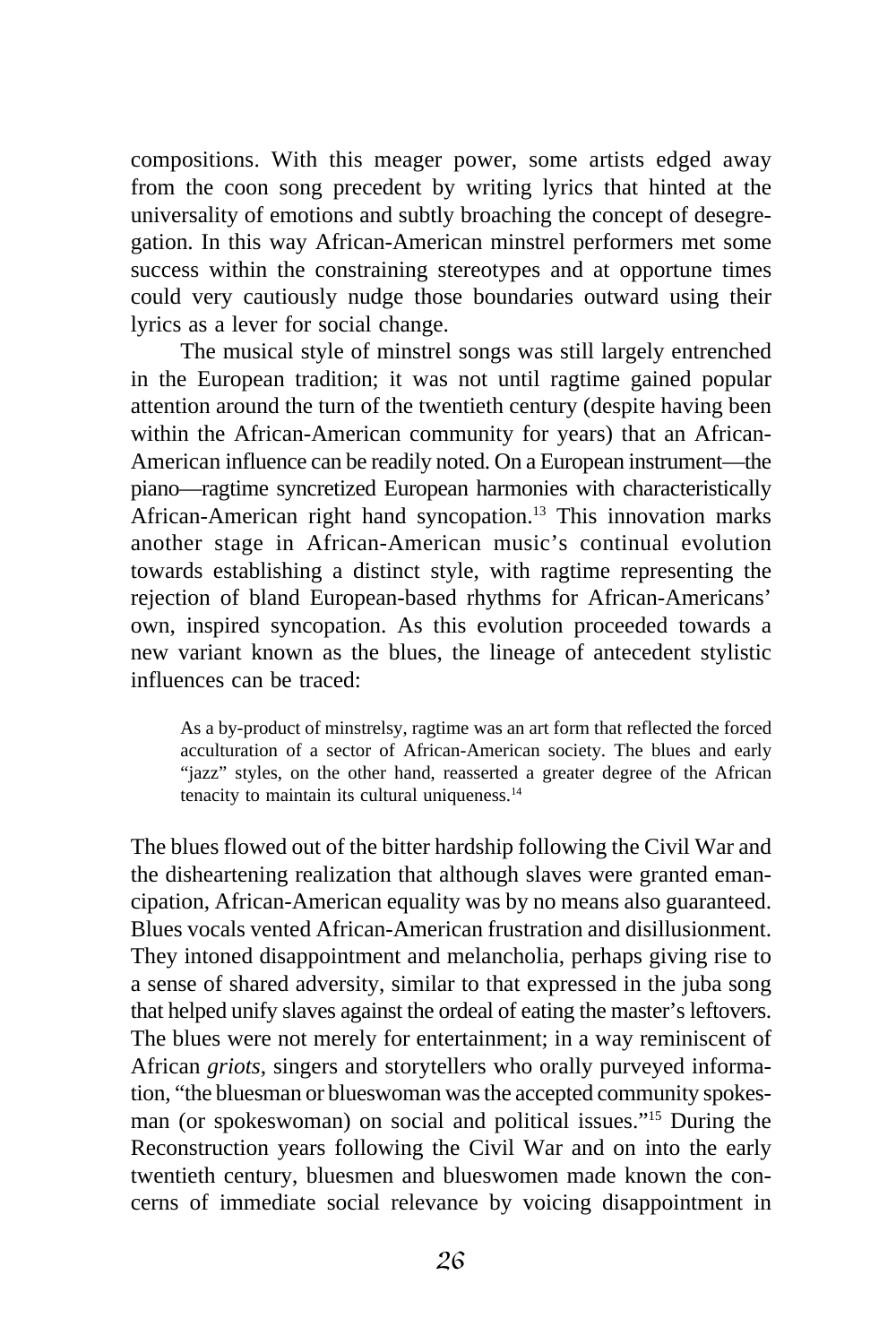politicians, disparaging the half-hearted attempts of local relief agencies to aid the destitute and criticizing the ineffectiveness of Roosevelt's depression-era New Deal.16 One of the many tragedies that arose during Reconstruction and afterward was the fate of the sharecroppers, often ex-slaves essentially trapped by debt in a legal form of slavery. The sharecroppers' options were grim: remain where they were, hopelessly in debt, or move on to another area, risking the chance of making a living elsewhere. The sharecropper's dilemma was captured in blues lyrics, although not necessarily in a straightforward manner. Doubleentendre was again employed, harking back to the slave era when African-Americans feared revealing their intentions, demonstrating how little the social climate had changed:

I'm gonna leave you, baby, And I won't be back no more.<sup>17</sup>

Forced to stay and work for a landowner in order to pay his way out of debt, this sharecropper was not singing about his wife. Indeed, "the language of blues is a cultural code."<sup>18</sup> It is not necessarily one of intentionally hidden meanings as with spirituals and early slave songs, but it is a code that developed from the prolonged segregation between African- and European-American cultures. African-Americans evolved a set of colloquialia expressions and references that were cryptic to anyone unfamiliar with their cultural context.

This cultural code extended beyond blues lyrics into the stylistic language of the music itself. Frank Kofsky proposed that the blues and early jazz hold sound patterns resembling Negro speech, a logical development from the segregated evolution of speech and music, considering that most musicians around the turn of the century were "selftaught and largely unlettered men, excluded from white culture since the time of their early youth."19 Not only did the blues lyrics and musical speech-sounds emanate from the experience of simply being African-American, but the blues harmonic construction, too, grew from that cultural source. At its best, this result of a centuries-old symbiosis between music and social environment became the musical rendering of a people's dream denied. By using that musical expression, African-American musicians testified to years of unjust marginalization. Bluesman Robert Johnson made some of the most searching musical inquiries into what it meant to be African-American in the 1930s, creating songs that were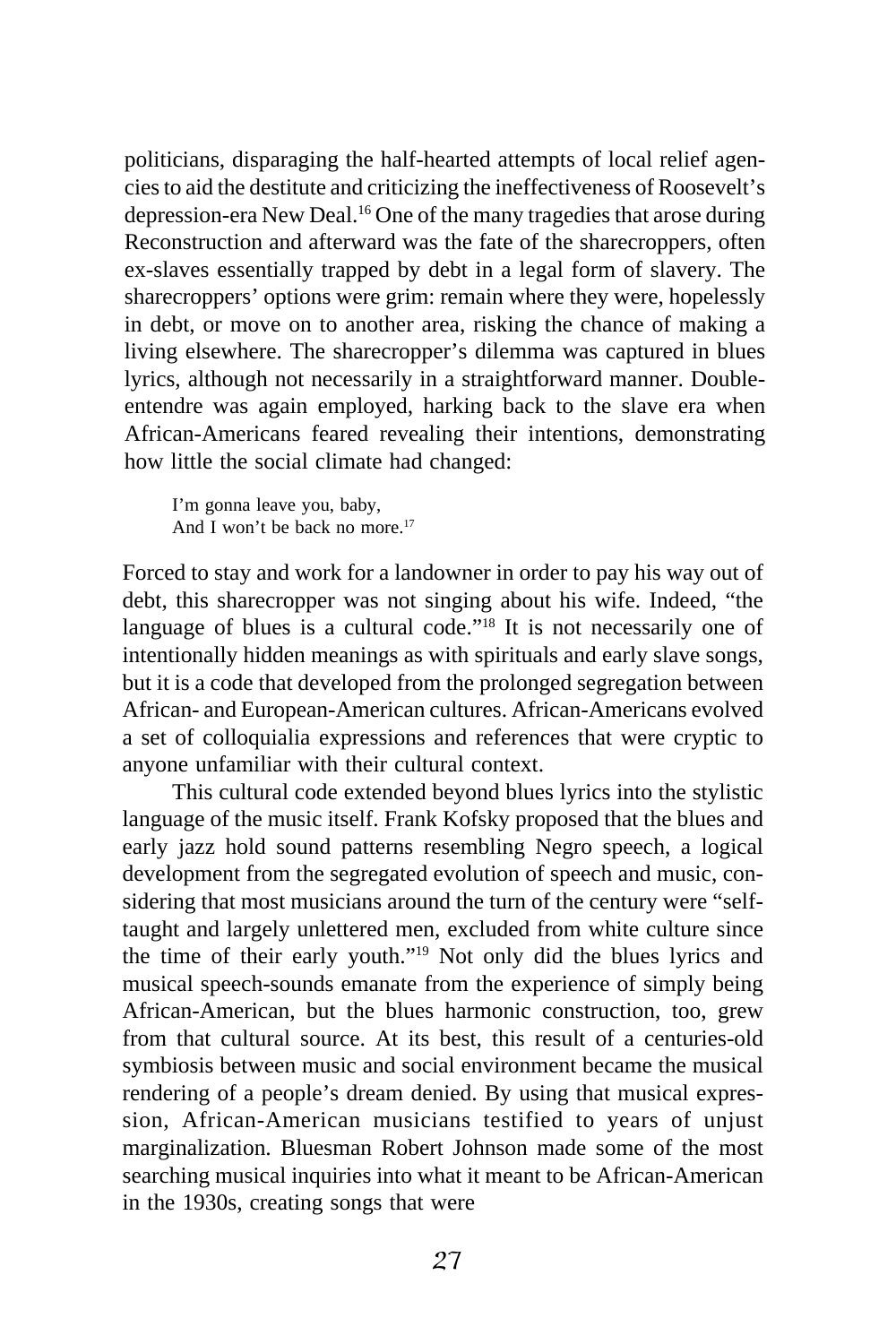so successful at reaching for and touching impossible chords and inexpressible emotions, that they seem to echo the promise and the possibilities held out by a society that claims everyone can rise to the top and be anything they want.20

Yet to most African-Americans, the path to the top was made inaccessible by deliberately placed roadblocks designed to keep African-Americans in a lower social status. Such exclusion was largely true within the music industry; African-American music was categorized as "popular" and unworthy of serious study and appreciation. The industry created a distinction between high and low art, and allotted room for African-American music only within the lower tiers. Just as the antebellum Whites' inflated sense of cultural superiority made them ignorant of the double-entendre of slave songs and spirituals, so was the European-American dominated music industry blind to the complexity of African-American music. It sought to keep African-American music separate and unequal, but some brilliant African-American musicians were able to break through the restraints placed on their careers. Edward Kennedy "Duke" Ellington established himself as the preeminent jazz orchestra leader, composer, pianist, and deserving master of twentieth-century music. His enduring career spanned the big bands of the '20s, ushered in the booming Swing Era, and continued as he performed domestically and abroad well into the '50s. Ellington achieved a great degree of attention and respect—not without struggle—and once secure in his fame, used his works as "social-significant thrusts" to reveal racist inequities, denounce segregation, and educate audiences in history and culture from an Afrocentric vantage.<sup>21</sup> During the 1940s, with works such as "New World A-Coming" and "Black, Brown and Beige: A Tone Parallel to the History of the Negro in America," Ellington strove to blur the distinction between "high" and "low" art, refusing the classist and racist suppositions inherent to those classifications. In effect, he was continuing the task begun by minstrel show performers to allude to unjust stereotypes and advance African-American social standing through musical protest. Ellington composed pieces that were consciously grounded in the African-American heritage, in its rhythms, melodies, and harmonies, so that the musical essence arose from the hardships and triumphs of the African-American people. In his own words: "Dissonance is our way of life in America. We are something apart, yet an integral part."<sup>22</sup>

As a distinct yet integral entity, African-Americans were affected by the same political forces that acted upon all American citizens while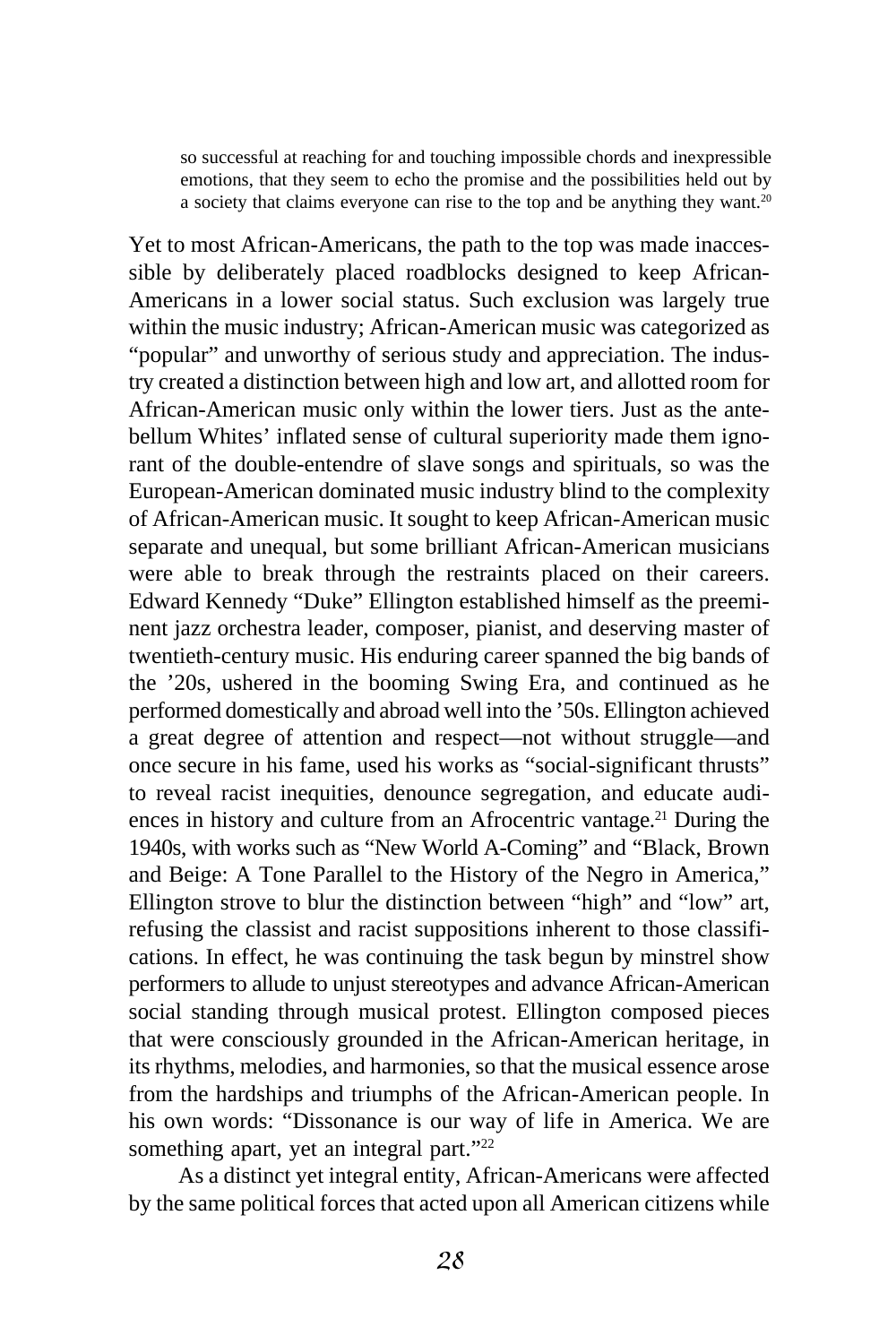also experiencing a unique set of repercussions. When the U.S. engaged in World War II, the entire nation was presented with a host of unfamiliar conditions, which played out in African-American communities as unprecedented opportunities and challenges. The U.S. entrance into World War II created a revitalized economy after the difficult Depression years, while simultaneously depleting its labor force by drafting eligible young men. The resulting shortage in manpower opened wide the formerly locked and guarded doors of employment possibility to African-American workers, as well as women. A vigorous manufacturing industry needed labor, and African-Americans' labor was accepted in quantity, with Black workers admitted to more skilled positions than ever before. The draft also siphoned eligible musicians into the military, leaving vacancies in house bands to be filled either by attracting musicians from other bands or by inducting teenagers into the professional ranks.<sup>23</sup> This atmosphere created a seller's market for the remaining skilled, experienced soloists, who could operate more as freelance musicians, exchanging one job for a more lucrative offer. The dearth of qualified male musicians allowed skilled female musicians to achieve an unparalleled degree of notoriety, both individually and as all-women bands like the International Sweethearts of Rhythm.

The prospect of military induction clearly delineated Whites' and African-Americans' disparate cultural situations. For most White Americans the military represented the force of democracy. To many Black Americans, the supreme hypocrisy of fighting foreign oppressors was intolerable while segregation, institutional racism, Jim Crow laws, and lynching shaped the American social landscape. The new generation of talented young musicians that stormed onto the New York jazz scene either were too young to be drafted or had escaped the draft, often citing ideological objections and using creative tactics to avoid their military "duty." These young musicians who were able to remain and pursue careers during the war held a profound distrust for authority and a willingness to undermine prevailing paradigms. These musicians had mentors in the Swing Era, who grounded them in the African-American improvisational tradition, which, combined with a propensity towards innovation and a relatively unrestrained social setting, created a great impetus for aesthetic experimentation. The timing was significant:

The war was stirring up the sediments of racial and class hierarchies. Black men had once again been asked to die for a democracy that declined to treat them as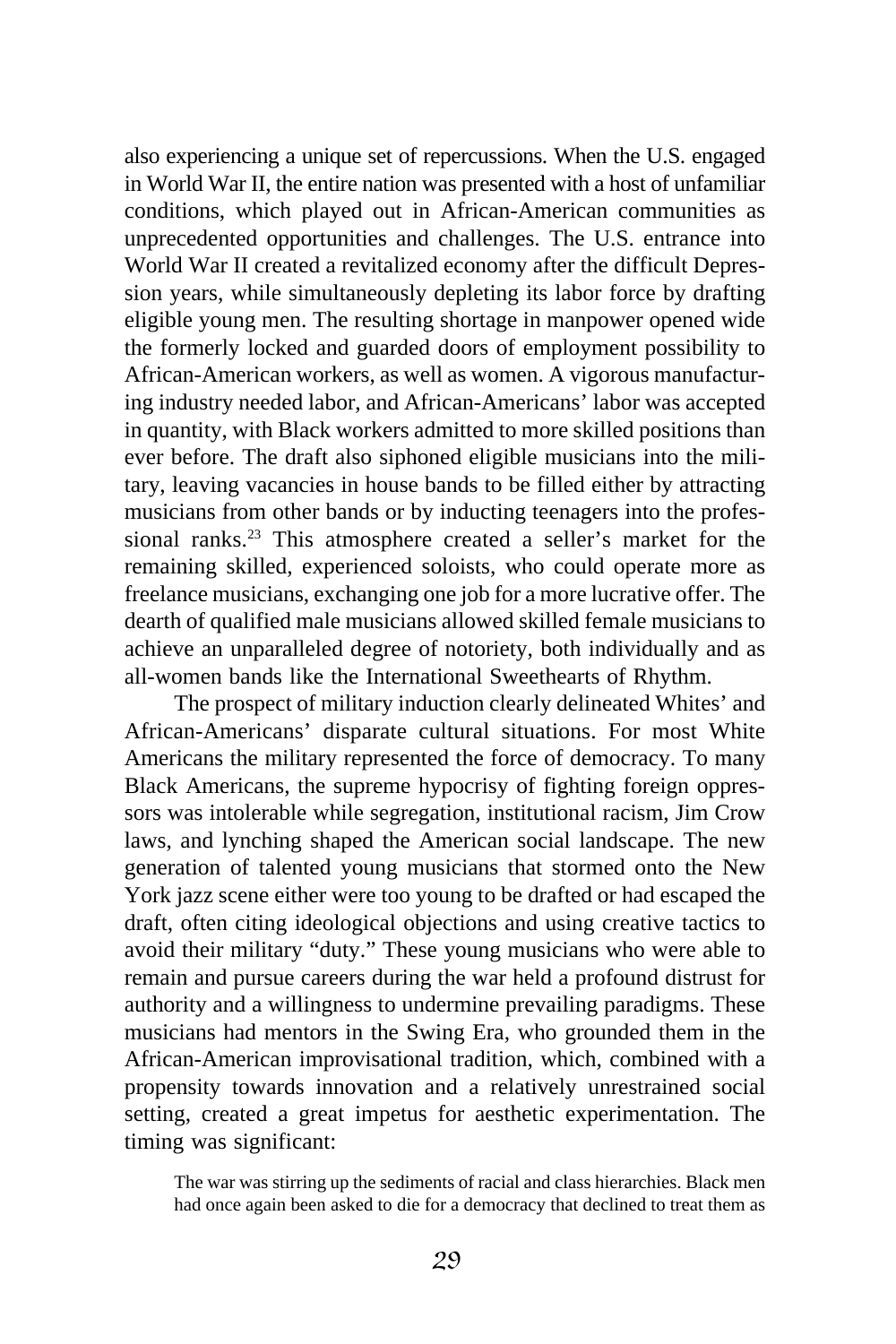full citizens. Musicians may not have been overtly political, but they sensed their responsibility as African Americans with a rare opportunity to act freely.<sup>24</sup>

Auspicious conditions led to the rapid evolution of a new form known as bebop—faster melodies, intense harmonic construction, employing arrays of notes rather than emphasizing each individually. With a focus on improvisational solos, the characteristically bold, youthful energy of bebop's progenitors is evident. The advanced technique and intellectual approach of innovators such as Charlie Parker, Dizzy Gillespie, Thelonious Monk, Max Roach, Bud Powell, among others, caused bebop to develop a "unique musical elite based on an individual musician's knowledge and ability to negotiate the newly evolved musical vernacular; musicians who didn't fit that musical criteria were excluded."25 Along with a new musical aesthetic, the performers of bebop introduced an entire artistic mode that included a formal manner of address and cosmopolitan fashion, which were at the same time both parody and truly respectful. The net effect created a distinction between "us" and "them" using newly emerged vocabulary, image, attitude, and music to draw the exclusionary boundary.

Wartime conditions account for other factors that had lasting impacts on the music industry. A shortage of raw materials needed to produce records, such as shellac, which was used for ammunition manufacture, caused the virtual cessation of new recordings and distribution.26 This put a major dent in the music industry's profitability, and so profits had to be maximized in other endeavors. This motivation, along with imposed limits on automobile travel, caused house bands to shrink in size and performance venues to migrate gradually from African-American communities like Harlem into areas that were easily accessible and enticing to the more affluent White population. This meant relocating music clubs to urban centers such as New York City's 52nd Street, where there was a greater concentration of patrons, primarily White patrons. In these sometimes-hostile performance spaces, the necessity of an insulating distinction between "us" and "them" becomes apparent. With the dislocation of improvisational music from the African-American community, musicians lacked any sort of common rapport with the audience and so turned towards fellow musicians for support. The bebop's exclusionary measures were an easy way to identify sympathetic peers and unify musicians into a cohesive community now that their work estranged them from the support of the broader African-American community. The change in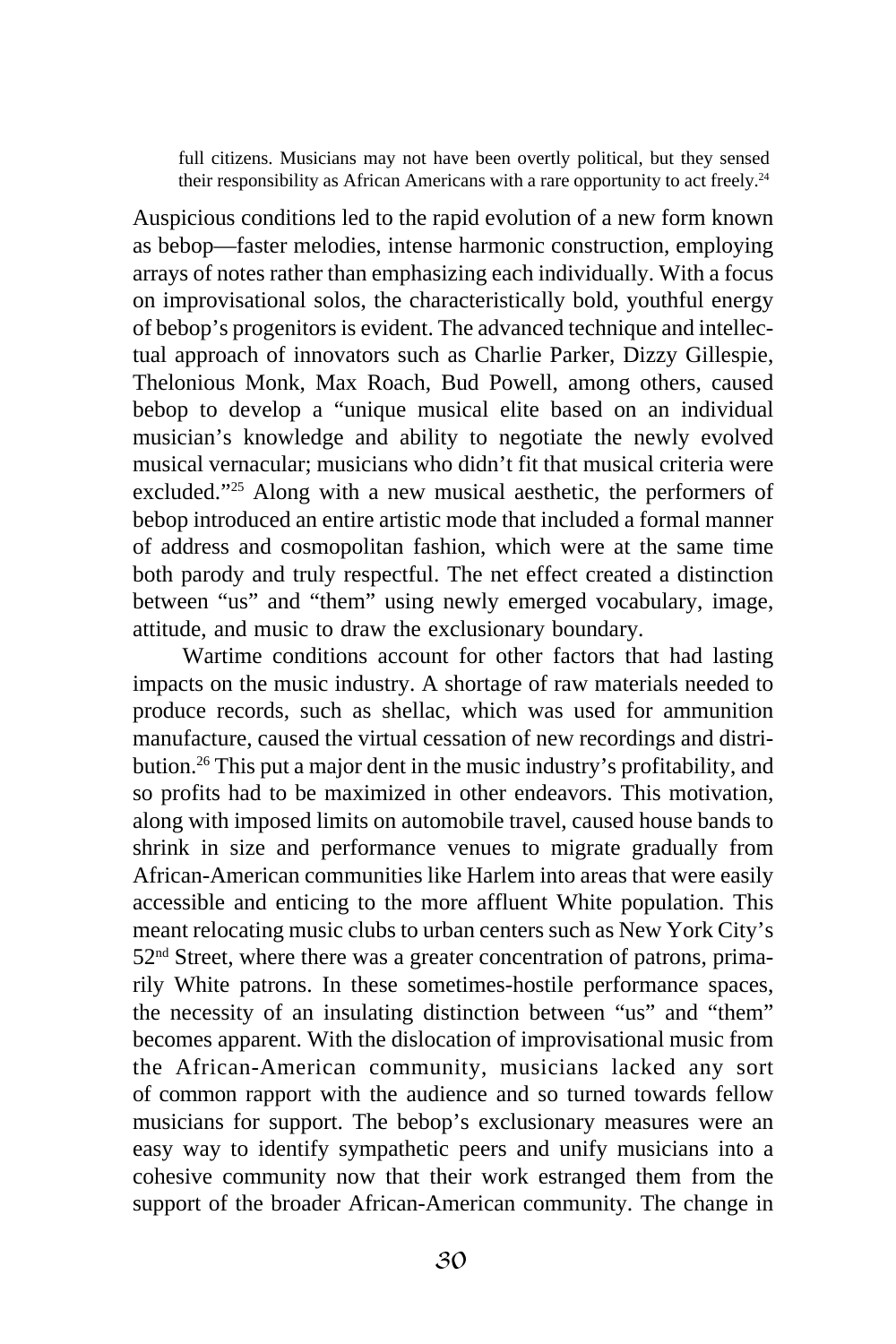performance location and audience composition was also apparent in the increasingly introspective nature of the music. Dislocated from their greater community, musicians sought to distance themselves from the audience, to create an insular world within a disagreeable environment. In order to defy ignorant and disrespectful audiences, musicians eroded all visually flashy elements and artist-audience interaction from their shows, making it clear that the music itself—not entertainment had priority.<sup>27</sup>

The 1940s was a watershed decade during which a fundamental schism emerged in African-American music which divided post-swing artists into one of two orientations: those who aimed to fill popular commercial demand and those who no longer acted according to the dictates of employment and salary.28 The commercially oriented branch combined urban blues with a prominent vocal line to achieve the highly successful and influential rhythm and blues (R&B) style, which later gave rise to rock and roll, disco, and funk. The independently oriented branch sought personal expression through innovation. It first evolved from swing to bebop, then to a myriad of subsequent styles whose main thrust was exploring tonality or a lack thereof, searching for ever-greater degrees of expressiveness. The latter musical lineage of innovation and expression will be examined in greater detail, as it remained closely aligned with the socioeconomic concerns of the African-American communities and thus was more accessible to musicians seeking an artistic or political voice.

At the conclusion of World War II, GIs returned home to resume their former lives, which involved, for skilled White GIs, displacing whatever worker had filled his vacancy during the war. The many African-Americans and women who had been enjoying relatively highpaying jobs for the first time suddenly found that employment opportunities had reverted to the pre-war precedent of exclusion. The combination of dispossessed workers, the overall hypocrisy of the war effort, and the stunning racism that affronted returning African-American soldiers were enough to foment bitter impatience with discriminatory U.S. policies. From the seeds of this resentment, along with escalating racial injustices, threats, and violence, the Civil Rights Movement developed. Challenges to segregation sprouted up throughout the mid and late '50s: *Brown v. the Topeka Board of Education* overturned the "separate but equal" doctrine as it pertained to education (1954); the arrest of Rosa Parks triggered a thirteen-month boycott of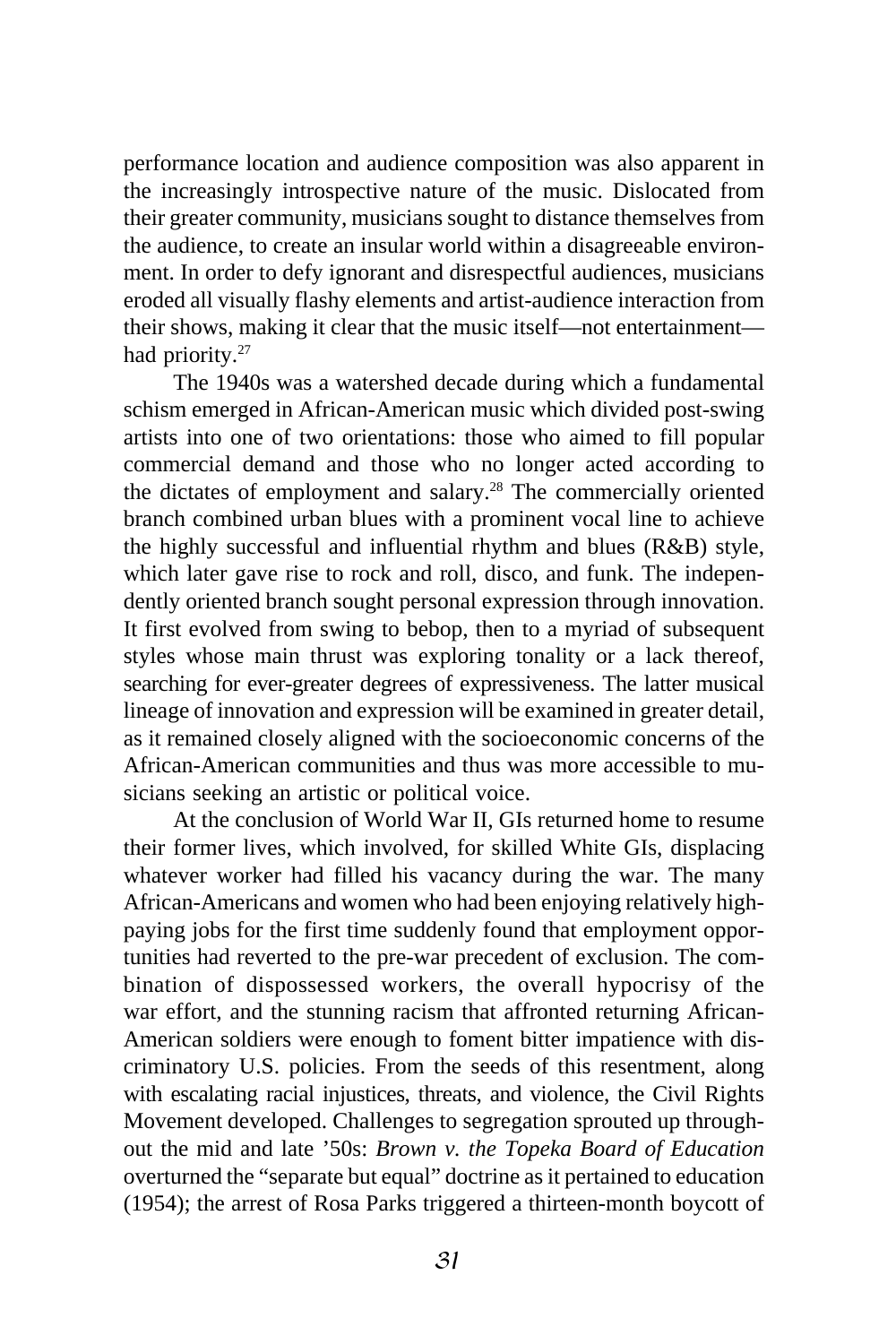buses in Montgomery, Alabama (1955); and Dr. Martin Luther King, Jr., organized the Southern Christian Leadership Conference (SCLC) dedicated to the nonviolent realization of equal rights (1957).29 As the movement intensified in the early '60s, the church again became a key element, as a location for mass meetings and as a safe haven. Civil rights activists Guy and Candie Carawan explained that

the churches were the meeting place for the movement and singing was a central ingredient of mass meetings which took place night after night. . . . The meetings started with old time unaccompanied singing and prayer. The older people expressed years of suffering and hope through their songs. The young people followed with newly adapted freedom songs.<sup>30</sup>

The crucial involvement of religious leaders and song in the Civil Rights Movement echoes historical trends in which African-American ministers took on a subversive role during the slave era, using sermons and spirituals to inspire pride and patience. Because the African-American church had long been associated with advancing equal rights, it was not surprising that it once again became the catalyst for civic emancipation. Spirituals were already widely known among churchgoers and were easily recognized as a source of inspiration and unity, fitting to be used for the secular struggle. With modified lyrics, spirituals became a powerful tool to rally diverse civil rights activists together into a united front, as well as to provide strength when progress became frustrating and dangerous. Many of the early spirituals were adapted to specific local conditions and protests; this increased the songs' abilities to inform and protest particular circumstances. For example, in 1961, in Albany, Georgia, the Chief of Police, Laurie Pritchett, enforced segregation on interstate transport despite an Interstate Commerce Commission ruling to desegregate. Pritchett ordered the arrest of over 1,200 peaceful demonstrators, causing a united African-American community to peaceably pressure the local government until all public facilities were desegregated and voting rights secured.<sup>31</sup> Members of the Albany movement adapted the lyrics of the spiritual "Ain't Gonna Let Nobody Turn Me Round" to the determined pronouncement:

Ain't gonna let segregation turn me round . . . Ain't gonna let Chief Pritchett turn me round . . .32

Also in Albany "Go Down Moses," which was used as a spiritual during the slave era, was altered to suit the demonstrators' demands: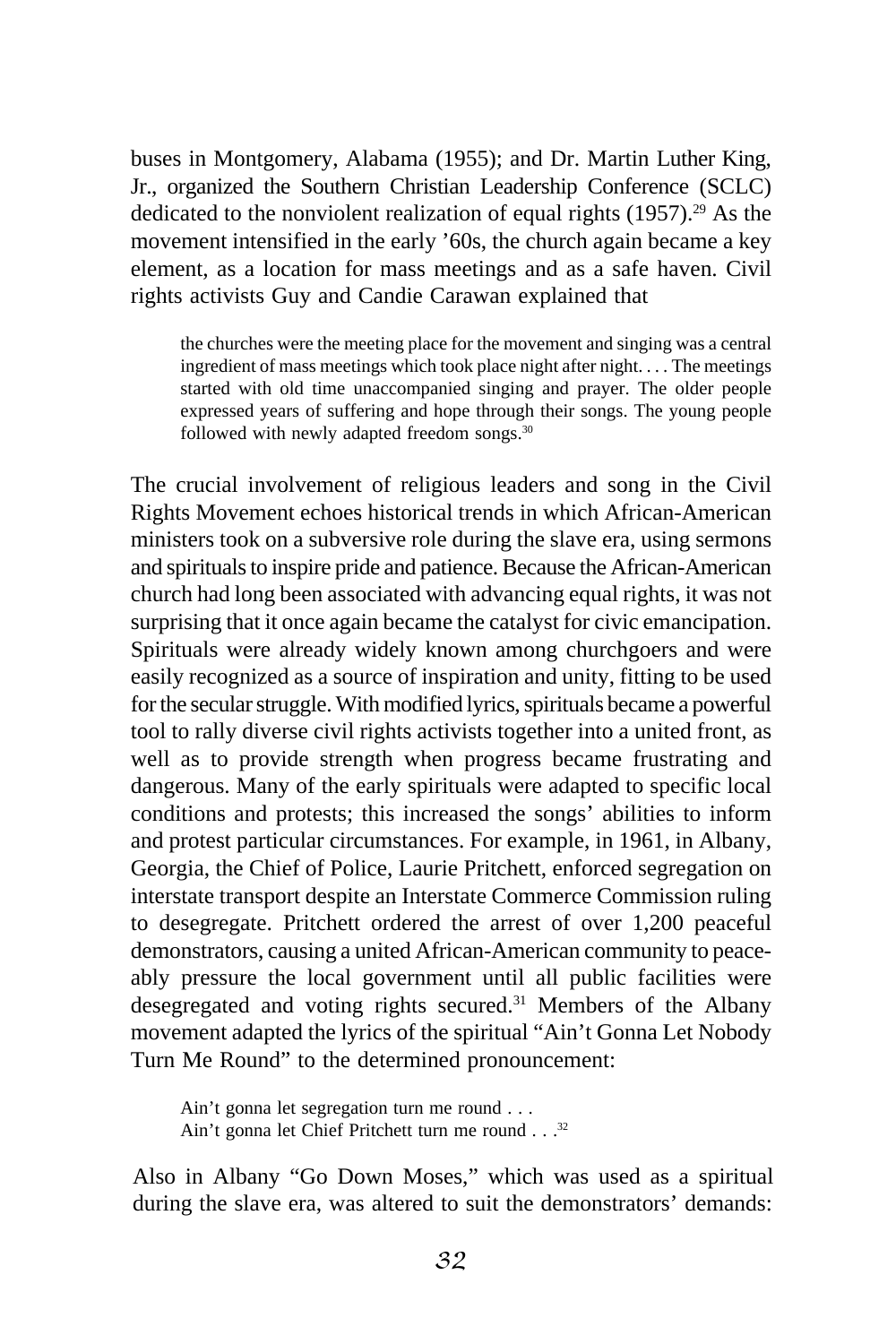Go down, Kennedy Way down in Albany Tell ol' Pritchett To let my people go.<sup>33</sup>

One marked difference between the original spirituals and their modified forms was that in the revised lyrics messages were forthright rather than disguised within double-entendre. This testifies to several differences between the social conditions during the separate struggles. The relative security of African-Americans in the late twentieth century allowed direct pronouncement, deliberately left unmasked so that antagonists could hear their message, their unity, and their strength. In contrast, slaves could not afford to risk having their true meaning interpreted, lest the slave owner understand and act within his legal right to harshly punish or kill the rebelling slave. This is not to say that by singing protest songs, civil rights activists had no reason to fear retribution from White supremacists acting outside the law to silence vocal protesters. In the late '40s, Billie Holiday became the target of raging Ku Klux Klan members as she toured with the otherwise all-White-male Artie Shaw band through the South, insisting on singing "Strange Fruit," which recounts tales of the lynching of African-American men.34 To those who opposed equal rights, Holiday's interaction with Shaw's band and emboldened singing were a direct attack on the status quo, the White supremacists' perceived dominion of America.

Overt violence was not the only tactic used to silence outspoken African-American musicians; economic control was common as well. After composer, bassist, and pianist Charles Mingus recorded the scathingly comical *Original Faubus Fables* in 1959, his contract with Columbia Records was discontinued, due in part to the controversial nature of the recording's lyrics:

Name me someone ridiculous. [response] Governor Faubus. Why is he sick and ridiculous? [response] He won't permit integrated schools. Then he's a fool.

Boo! Nazi Fascist supremacists! Boo! Ku Klux Klan!35

With recording, distribution, promotion, and all other aspects of the music industry controlled by White executives, African-American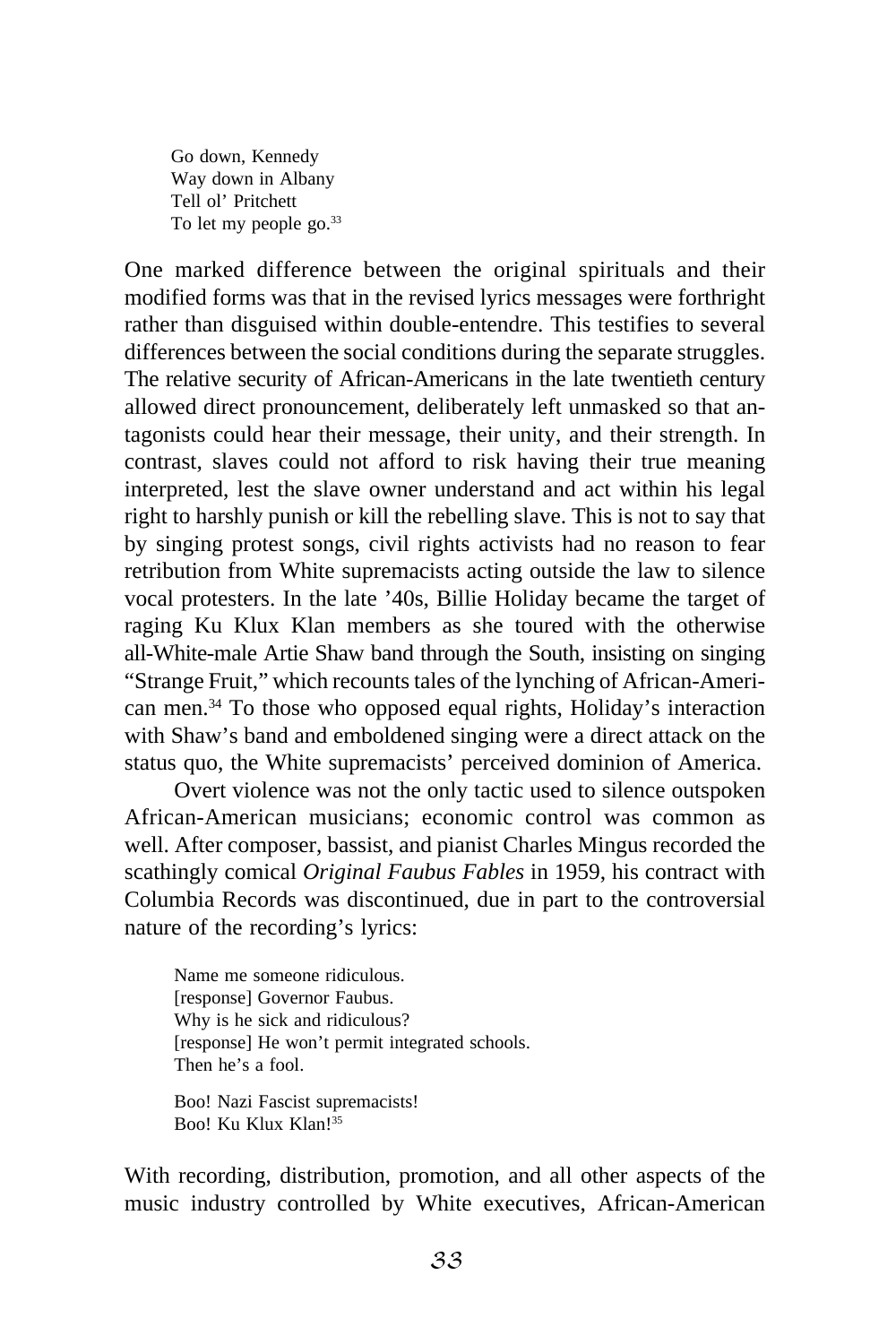musicians often found themselves at the mercy of executives catering to the profitable, conservative taste of mainstream White America. Aware of their frequently duplicitous situation as skilled musicians who were servants to the music industry, African-American musicians sought autonomy over their recordings to resist corporate control and circumvent corrupt reporting of sales figures. As the Civil Rights Movement was intensifying, African-American artists began acting against the constraints of the European-American music business by establishing individual recording labels. These early endeavors were not met with open arms by the industry. African-American musicians achieved a greater autonomy over their recordings and creative direction, but the mainstream channels of distribution remained blocked by an industry greedily clinging to its control over profitable musicians such as Randy Weston, Charles Mingus, Sun Ra, Horace Silver, and Dizzy Gillespie. When asked about the future course for musicians regarding production, Weston unwaveringly explains:

I believe the musician of today and of the future has to own everything. . . . I am convinced that it's the only step for us to take now. Considering our experience and how artists are exploited, particularly black artists, we must forget about working for other people.36

This display of artistic independence represents a tendency among many African-Americans to shift from European-American-based models towards a larger degree of self-determination. This tendency can be found within the musical aesthetic itself in the avant garde style of jazz. Leaving its bebop roots behind, avant garde jazz musicians such as John Coltrane, Ornette Colman, and Cecil Taylor probed the possibilities of complete abandonment of the diatonic scale. Such departure from the very basis of Western musical convention has been ardently cited as a deliberate rejection of Western civilization and the so-called American Dream. Black Nationalist scholar Frank Kofsky proposes that such a rejection "possesses obvious social implications above and beyond the artistic ones. In point of fact, it mirrors the larger decision of the Negro ghetto to turn its back on an exploitative and inhumane white American society."37

Further innovations based on bebop continued throughout the '60s, giving rise to cool jazz, hard bop, quasi-modal jazz, and free jazz. Perhaps the political turmoil of the decade, along with accelerated social change, compelled musicians to search for the most perfect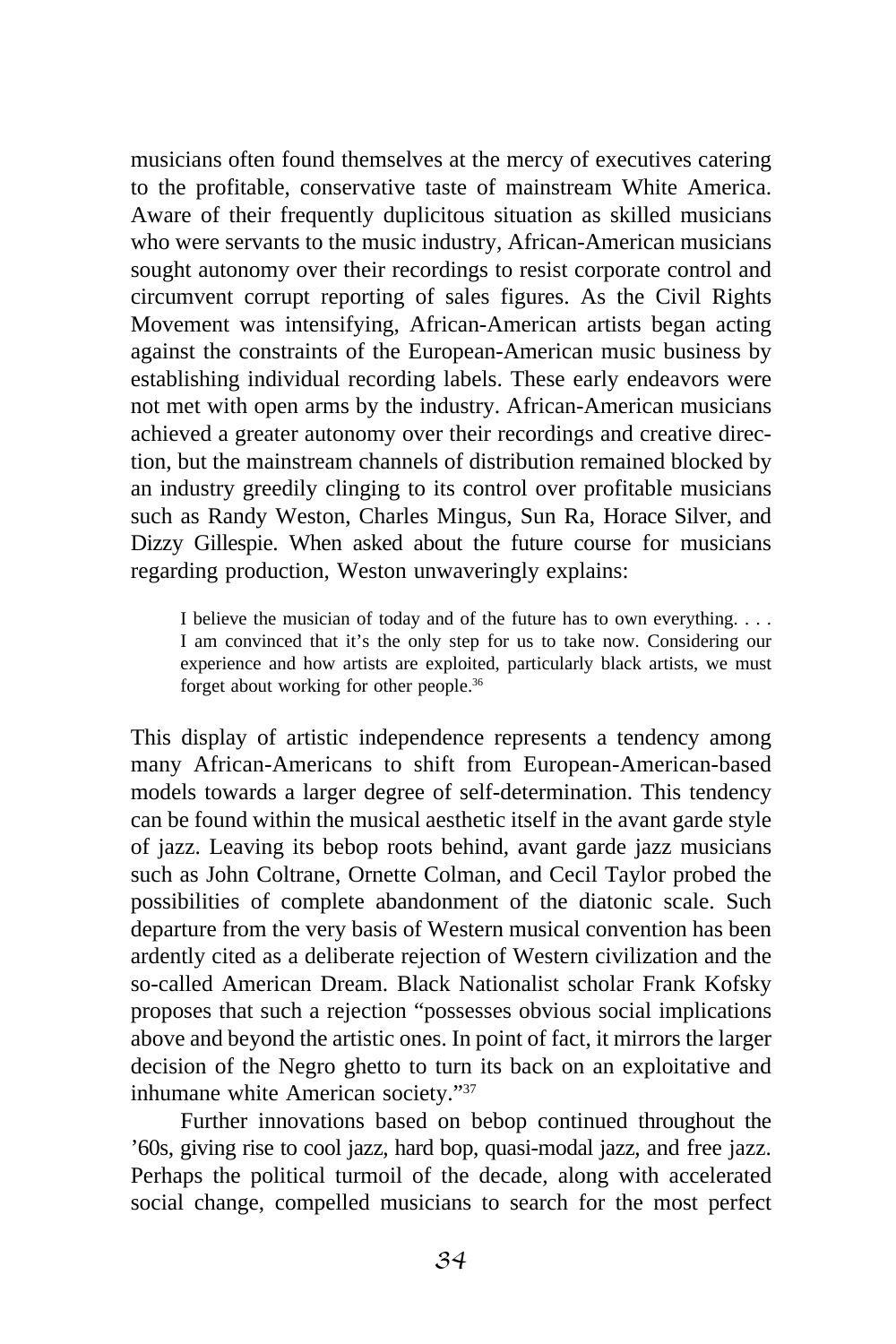musical expression in various artistic directions. African-American music has never remained static, undergoing a constant evolution from slavesong origins to the array of sophisticated forms observed in the '60s. The drive behind such tremendous musical exploration and creativity may have been a survival technique in a voracious White music industry, so that the protagonists had to innovate continually upon existing forms, lest the music stagnate and be subsumed by White imitators.

Although jazz has evolved, no entirely new African-American jazz forms have emerged since the '70s. In the meantime, styles have been merged, as in fusion jazz, and recombined with disparate influences into a wide range of outcomes. This suspension in the evolution of completely new forms corresponds historically with, and may be strongly influenced by, the hyperconservative atmosphere of national politics, beginning with Richard Nixon, as a backlash against the rapid, progressive changes of the '60s. As with every creative artistic form, periods of high productivity alternate with times of dormancy. Jazz has proven to be exceptional in its inventive duration:

Unlike no other music, "jazz" transformed its musical elements dramatically at least once a decade for the first seventy years of the twentieth century. It is inevitable that a momentary reprieve from such an intense era of experimentation and discovery would occur at some point.<sup>38</sup>

While jazz entered a temporary suspension, African-American music was propelled into an entirely new dimension by a form that was discontinuous with the jazz lineage—rap. Rap represents the volatile musical response to a series of transgressions against the African-American community. Rap, also called hip-hop, emerged at a time when the voices of African-American leaders—political, popular, musical, and otherwise—were distinctly lacking and violations against the African-American community passed largely uncontested. The conservative, often covertly racist, policies of the government administrations during the '70s and '80s caused crisis in the inner city: thousands more people fell below the poverty level, educational spending dropped, and unemployment skyrocketed. The illegal economy blossomed, as one solution to widespread unemployment. The subsequent "war on drugs" incarcerated a grossly disproportionate number of young African-American men, making it evident that this population had become the nation's scapegoat.<sup>39</sup> From this unforgiving social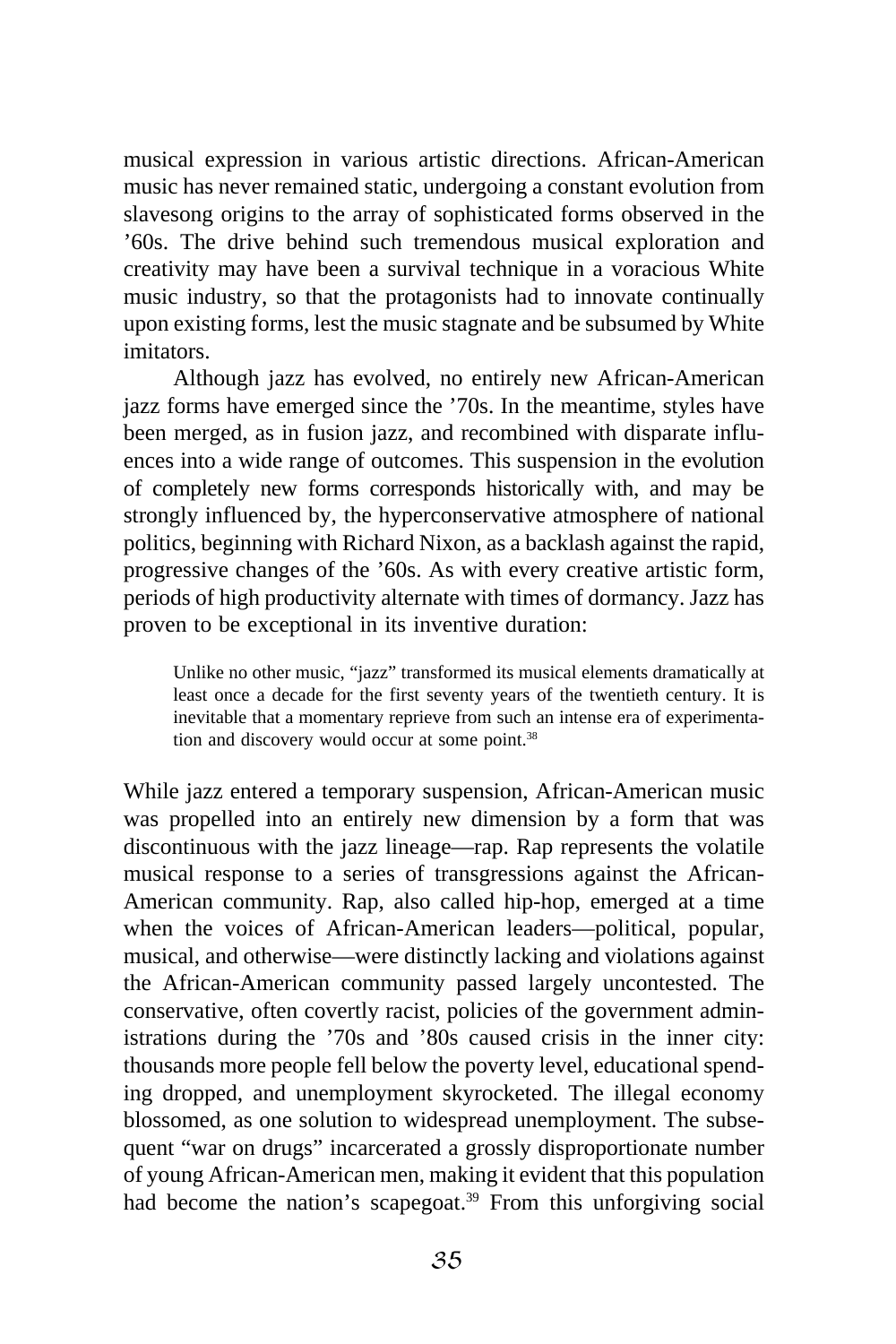environment, replete with police brutality and high homicide rates, rap was born. It was unlike previous music, with only loose rhythmic ties to funk and disco. Hip-hop stripped away melodic and harmonic elements; cut down to just rhythm and vocals, it focused on rhymed wit intoned over a beat. For many African-American youths, "rap is a form of political, economic, and ideological empowerment."40 Exasperated and enraged by sociopolitical conditions, rappers used their new-found voice to call attention to the inner-city plight, criticize political figures, express ambitions, and promote themselves. Hip-hop artists served a role very similar to that of African griots and to the Reconstruction Era blues singer by transmitting their perspective on important issues to their audiences. In a way similar to the emergence of blues from the hard, post-Emancipation realities, rap came about in a time when worsening conditions contradicted the hopeful social climate following the Civil Rights Movement and expressed the resulting disappointment. Rap artist Ice Cube rhetorically exposes the attitude of many young African-Americans when he asks:

Do I have to sell me a whole lot of crack For a decent shelter and clothes on my back? Or should I just wait for President Bush Or Jesse Jackson and Operation PUSH?<sup>41</sup>

A strong link to the African oral tradition is readily apparent in hiphop's rapid wordplay, complex rhyming, and storytelling, and in its sensitivity to aural patterns. Although unlike other African-American musical forms in terms of style, hip-hop's shared African heritage is evident: like rap, early blues, and griots, it expresses themes of discontent and relies on instrumental inventiveness. Rap and other African-American musical forms also share common themes of maltreatment, such as the constant exploitation of African-American musicians by the music industry, the spread of watered-down versions of African-American songs to the mainstream White culture, and the condemnation of African-American music as "low" art unworthy of study. The list of ways in which mainstream America has misunderstood and maligned African-American culture and music is shamefully long. Although hip-hop is musically distinct from other African-American musical lines, in their treatment by mainstream culture and media and in the music industry's colonial relationship with them, all forms of African-American music share a common fate.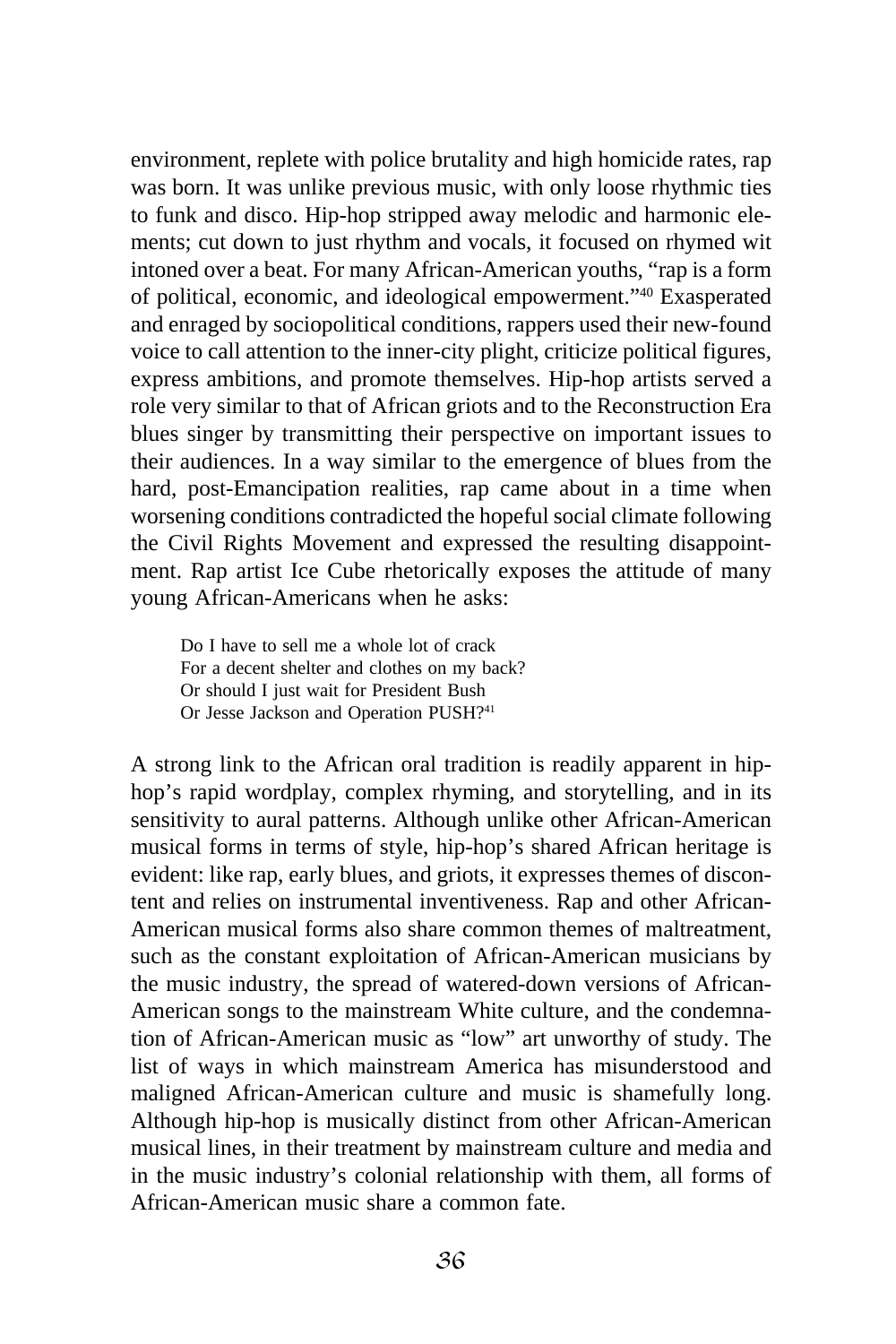The dynamic of the dominant European-American class seeking to subordinate the African-American minority has been the prevailing force in shaping the African-American musical evolution. The response of African-American music was to confront European-American attempts to eradicate Black culture and subjugate their race. Using music as a means to unify themselves, keep spirits high, and maintain cultural integrity, African-Americans endeavored to bring the hope of equality into reality. Even music played simply for entertainment, without conscious political aims, had a role in fighting social domination by providing relief from exhausting conditions. Such morale boosting led to a greater ability to endure hardship, allowing African-Americans to keep their eyes on the prize, whether freedom from slavery or freedom from discrimination. Music's unifying function was able to bind African-Americans into a cohesive community, which subsequently conferred greater strength to its members—the power to make demands or revolt against oppressors—and the assurance that one was not alone in troubling times. Relying on hidden meanings, music became the secret language among oppressed African-Americans, whether that hidden meaning came in the form of the spirituals' Biblical analogies, the blues vocals' double-entendre, bebop's vernacular, or an esoteric cultural reference in the musical aesthetic itself. As a way to maintain cultural integrity, music was a constant outlet for African-Americans to sound their rebellion against forced acculturation and social inequality. African-Americans established a musical tradition that incorporated European instruments and tonal models, innovated distinctly African-American techniques and styles, and emerged a triumphant tribute to the resilience of a people unwilling to acquiesce to an unjust culture forcing itself upon them.

From violent beginnings, African-Americans persevered in carving a place for themselves in America and formed a unique culture reflecting that process. Music was inextricably linked to African-American culture throughout its emergence. As African-American music developed, it served the social purpose of rebelling against constraining bigotry, so that finally every African-American could realize the dream presented in many spirituals:

Spread my wings and  $Fix.$  fly,  $fly^{42}$ 

## ❧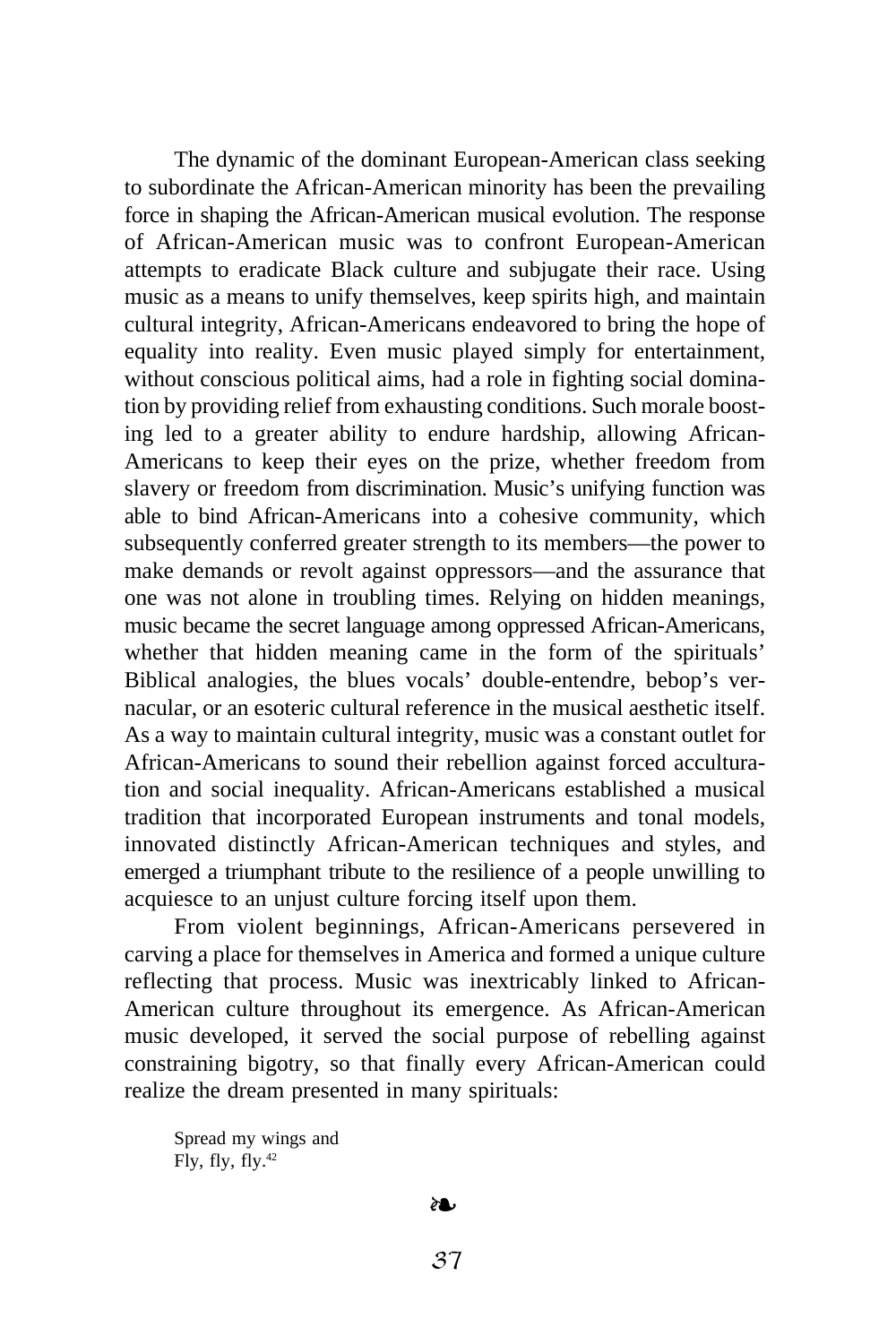## **Notes**

<sup>1</sup> Karlton Hester, *From Africa to Afrocentric Innovations Some Call "Jazz"* (Ithaca, NY: Herteric Records and Publisher, 2000), Ch. 2, pp. 3–4.

<sup>2</sup> Herbert Aptheker, *American Negro Slave Revolts* (New York: International Publishers, 1969), p. 62.

<sup>3</sup> Beverly J. Robinson, "Africanisms and the Study of Folklore," *Africanisms in American Culture*, ed. Joseph E. Holloway (Bloomington: U of Indiana P, 1990), pp. 214–16.

<sup>4</sup> Dena Epstein, *Sinful Tunes and Spirituals* (Urbana: U of Illinois P, 1977), p. 72.

<sup>5</sup> Marshall Stearns and Jean Stearns, *Jazz Dance: The Story of American Vernacular Dance* (New York: Da Capo, 1994), p. 22.

<sup>6</sup> Hester, Ch. 3, p. 6.

<sup>7</sup> John Storm Roberts, *Black Music of Two Worlds* (New York: Praeger Publishers, 1972), p. 173.

<sup>8</sup> Mary Ellison, *Lyrical Protest: Black Music*'*s Struggle Against Discrimination* (New York: Praeger Publishers, 1989), p. 50.

<sup>9</sup> Ibid.

<sup>10</sup> "Go Down Moses" (traditional)—performed by Bill McAdoo, vocal; Folkways, *Bill McAdoo Sings*: Volume 2 (FA 2449).

<sup>11</sup> Gayraud Wilmore, *Black Religion and Black Radicalism*, 3rd ed. (Maryknoll, NY: Orbis Books, 1998), p. 73.

<sup>12</sup> Hester, Ch. 3, pp. 16–17.

<sup>13</sup> Hester, Ch. 3, pp. 19–20.

<sup>14</sup> Hester, Ch. 4, p. 4.

<sup>15</sup> Ellison, pp. 53–54.

<sup>16</sup> John S. Otto and Augustus M. Burns, "'Welfare Store Blues'-Blues Recordings and The Great Depression," *American Popular Music Volume 1: Tin Pan Alley,* ed. Timothy Sheurer (Bowling Green, OH: Bowling Green State UP, 1989), pp. 134–37.

<sup>17</sup> Charles E. Cobb, Jr., "Travelling the Blues Highway," *National Geographic* vol. 195, (4), p. 58.

<sup>18</sup> Hester, Ch. 4, p. 9.

<sup>19</sup> Frank Kofsky, *Black Nationalism & the Revolution in Music* (New York: Pathfinder Press, 1970), p. 135.

<sup>20</sup> Ellison, p. 55.